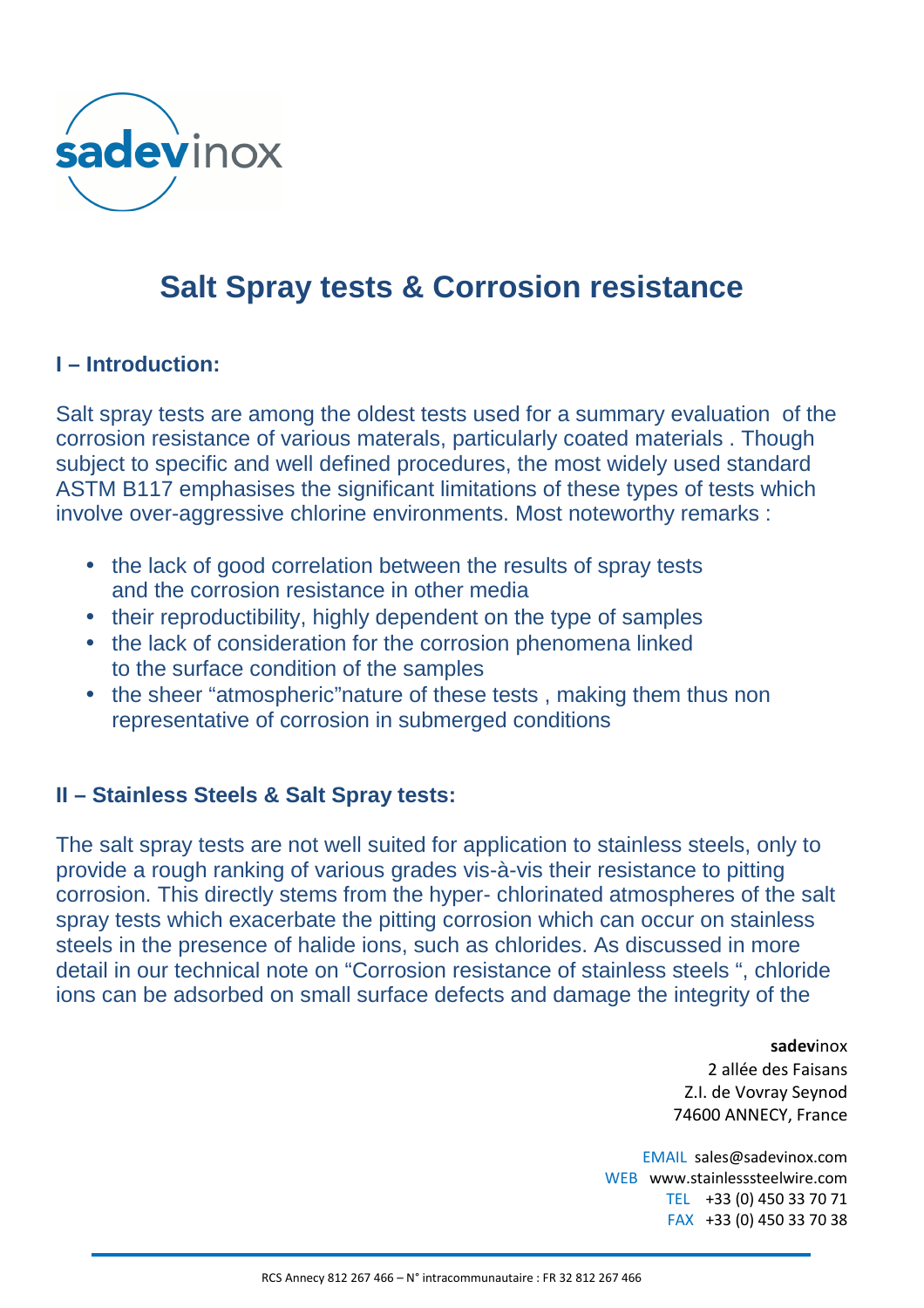

protective surface "passive layer" insuring the "stainless" behavior of the stainless steels.

From the standpoint of pitting corrosion resistance, it is more relevant to use as indicator the "Pitting Resistance Equivalent Number or PREN in short". This indicator takes into consideration the Chromium, Molybdenum, Tungsten and Nitrogen contents in the stainless steel grades.

Nonetheless, the choice of an adequate stainless steel grade for a well defined application must involve an array of considerations substantially beyond the limited information of a rough test centered on the pitting corrosion resistance in highly chlorinated environments.

Indeed, due consideration must be given to the other types of corrosion (such as uniform corrosion, stress corrosion, crevice corrosion) and their relationship with the integrity of the protective passive layer. As an example, the PREN index does account for the protective effect of Molybdenum vis-à-vis the detrimental adsorption of chloride ions but it does not take into consideration the Nickel content which is the key alloying element for the resistance to corrosion in many corrosive media encountered in numerous industrial and domestic applications!

Numerous modern electrochemical studies have led to the definition of much more precise criteria such as depassivation pH, redox potential, etc…The electrochemical considerations allow to truly understand the complex interactions occuring at the surface of stainless steels in specific corrosive media. This body of knowledge mkes it now possible to :

- give rational and scientifically sound basis to Tables of corrosion resistance in various media, with also the support of proven behavior in service.
- Explain the role of various alloying elements of the stainless grades vis-à-vis the corrosion resistance in specific media.

#### **sadev**inox

2 allée des Faisans Z.I. de Vovray Seynod 74600 ANNECY, France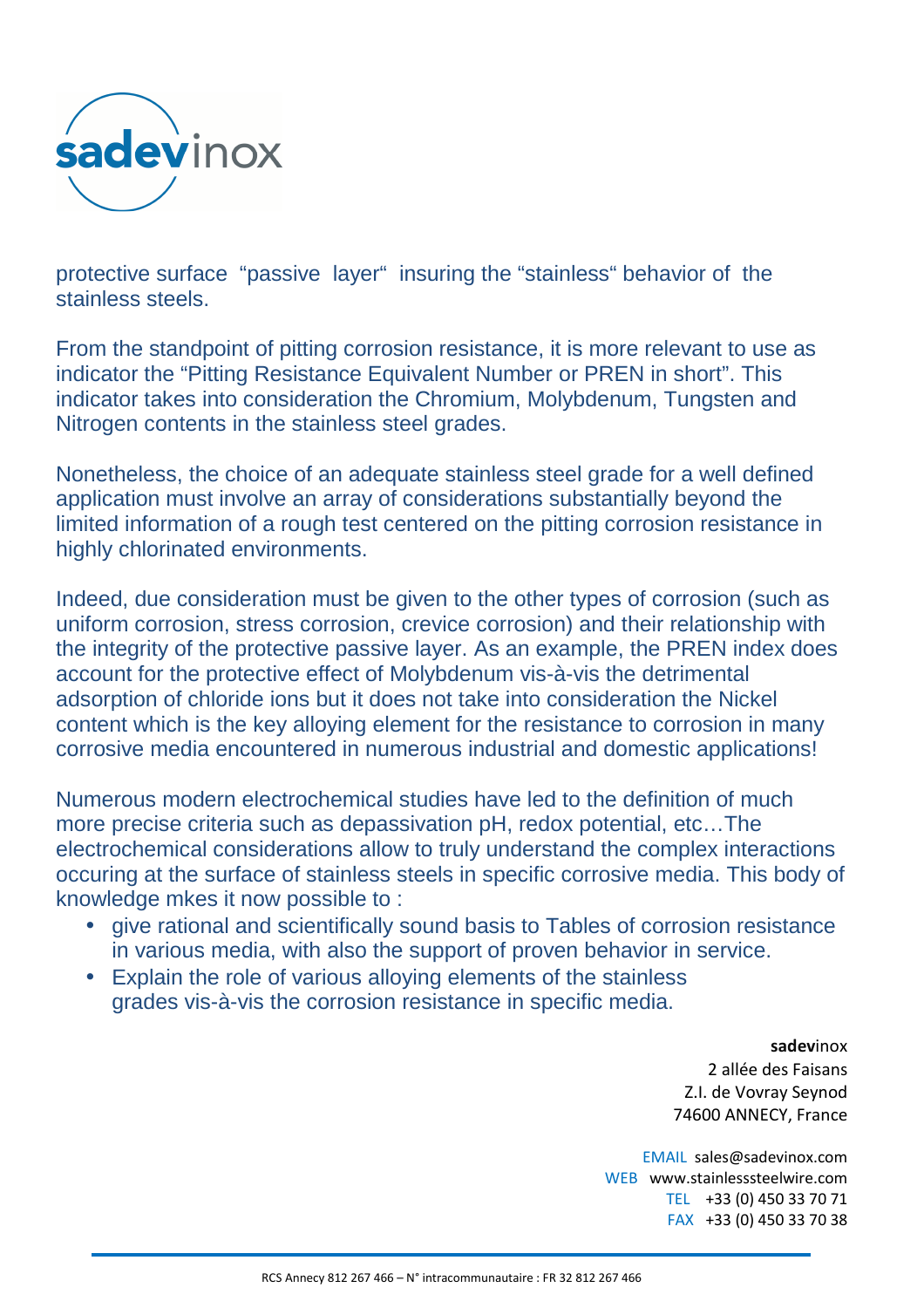

In our detailed summary note on "Corrosion of resistance and selection of stainless steels" already mentioned we provide a comprehensive overview of these technical matters and ensuing recommendations for proper stainless steel grade selection vis-à-vis their usage in various corrosive environments.

## **III – Coated steels and stainless steels in salt spray tests:**

Salt spray tests are sometimes used to compare coated steels (such as galvanized, organic coated) and stainless steels. Such an approach is fraught with dangerous interpretations and is based on a wrong understanding of the mechanisms and phenomena in play.

In fact, as illustrated in the graphs hereafter in Exhibit I:

- Coated steels may exhibit a fairly long initial resistance to corrosion, up to 500 hours of guarantee. However, this good apparent resistance is deceiving since it ends sooner or later in catastrophic fashion once the coating is penetrated or disappears altogether.
- In sharp contrast, stainless steels can eventually show minor signs of localized corrosion, such as pitting, but they are « stainless in depth » : thus their resistance over time is assured, all the more so if their alloying content is optimized and minor surface cleaning is performed at the onset of use and periodically.

**sadev**inox 2 allée des Faisans Z.I. de Vovray Seynod 74600 ANNECY, France